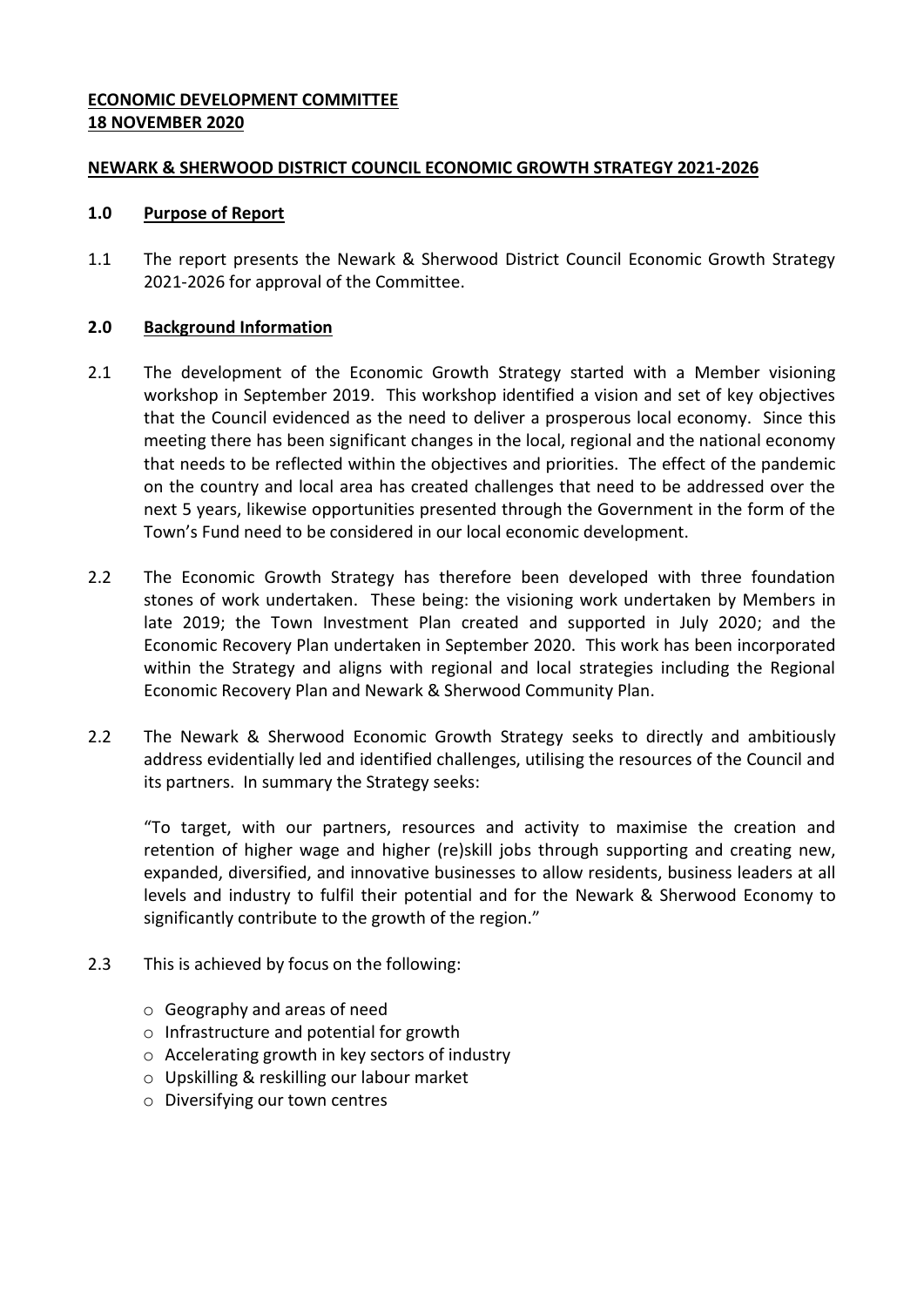- 2.4 The strategy is created with a view to identifying what we plan to do (our intent), how we will proceed to deliver it (our implementation) and what success we hope to achieve in undertaking it (our impact). The Action Plan identifies the projects and programmes based on this approach, whilst also being aware of the role that the District Council will undertake in delivery. It is important to note that the Strategy cannot be delivered solely by the District Council.
- 2.5 In ensuring that this Strategy can be delivered in partnership, the draft Economic Growth Strategy was consulted on with internal Business Managers of the District Council, as well key stakeholders and partners including the Local Enterprise Partnership, Nottinghamshire County Council, Nottingham Trent University, University of Nottingham, Local Businesses, and the Chamber of Trade & Commerce. In all cases clarity and modifications were sought and addressed and all agree that the direction of travel, priorities and key actions have consensus.
- 2.5 It is proposed that the Strategy will be reviewed annually with a focus on the priorities and the action plan. The plan can then be adapted in light of success, refocus, resources or identified need. This approach offers the opportunity for Members to understand what has been successful, what has not and what we can do moving forward.

# **3.0 Proposals**

3.1 The Strategy proposes a set of priorities that when focused upon will deliver economic growth throughout Newark & Sherwood. The action plan moves these priorities into the 'what,' 'how,' 'who' and 'when' to provide an agreed direction and delivery emphasis. It is therefore proposed that Members agree to the Strategy and further to agree to an annual update on progress.

# **4.0 Equalities Implications**

4.1 The Economic Growth Strategy does identify beneficial implications to certain cohorts of people including young adults, the Not in Education Employment or Training (NEETS), the unemployed, and older workers. All programmes and projects supported and led by the District Council will have to consider equalities implications within the project planning development phase.

# **5.0 Digital Implications**

5.1 There are no digital implications within the creation of the Economic Growth Strategy 2021-2026. However there will be digital implications within the inception of identified programmes and projects which will be considered within the Project Plans. Further the Economic Growth Strategy will look to adhere to the commitments made in the Local Digital Declaration.

### **6.0 Financial Implications (FIN20-21/5972)**

6.1 There are no direct financial implications relating to this report. Any projects arising from the Economic Growth Strategy Action Plan will need to be separately reported with full costings and financial implications be considered at that time.